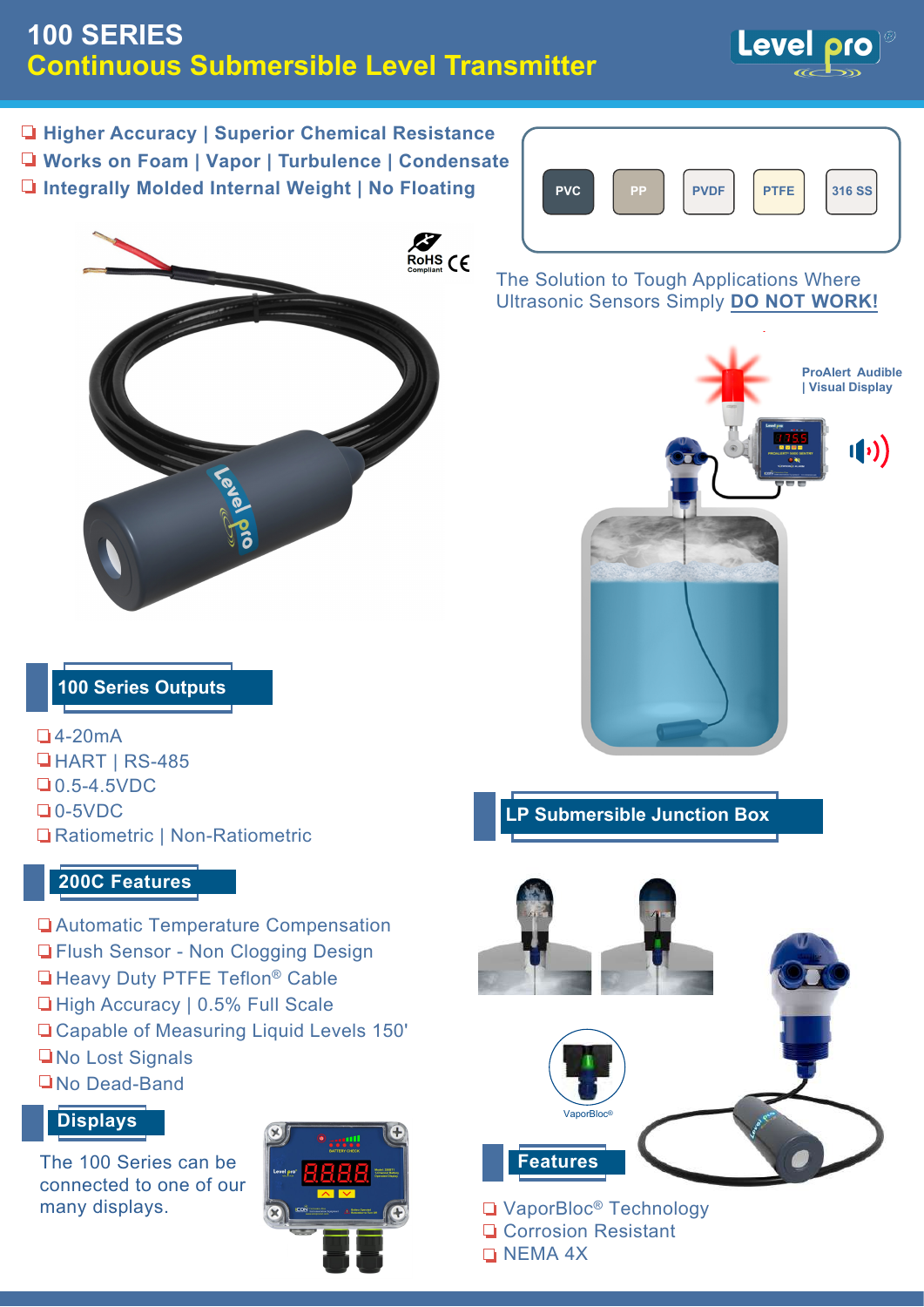

| <b>Input Pressure Range</b>   |             |                                                                                       |     |     |                                                                                   |  |  |  |  |
|-------------------------------|-------------|---------------------------------------------------------------------------------------|-----|-----|-----------------------------------------------------------------------------------|--|--|--|--|
| Level $ft/H2O$                | 14          | 20                                                                                    | 34  | 54  | *Consult Factory for Levels > 54 ft                                               |  |  |  |  |
| Overpressure   Psi            | 210         | 290                                                                                   | 290 | 380 |                                                                                   |  |  |  |  |
| <b>Output Signal   Supply</b> |             |                                                                                       |     |     |                                                                                   |  |  |  |  |
| <b>Standard</b>               |             |                                                                                       |     |     | 4-20mA   4-20mA + Hart 2 Wire   0.5-4.5 VDC Ratiometric   0-5 VDC   RS-485 3 Wire |  |  |  |  |
| <b>Power Supply</b>           |             | 4-20mA   24 VDC    0.5-4.5VDC Ratiometric    0.5-4.5VDC   5VDC    RS-485 HART   24VDC |     |     |                                                                                   |  |  |  |  |
| <b>Performance</b>            |             |                                                                                       |     |     |                                                                                   |  |  |  |  |
| Accuracy                      |             | $\leq$ +0.5% of FS                                                                    |     |     |                                                                                   |  |  |  |  |
| Permissible Load              |             | $R_{max} = [(Vs-Vs_{min})/0.02 A]\Omega$                                              |     |     |                                                                                   |  |  |  |  |
| <b>Influence Effects</b>      |             | Supply: 0.05% Full Scale/10V<br>Load: $0.05\%$ Full Scale/KQ                          |     |     |                                                                                   |  |  |  |  |
| <b>Long Term Stability</b>    |             | < $\pm$ 0.1% Full Scale over One Year                                                 |     |     |                                                                                   |  |  |  |  |
| <b>Response Time</b>          | $<$ 10 msec |                                                                                       |     |     |                                                                                   |  |  |  |  |

#### **Thermal Effects | Offset and Span**

<± 0.02% FSO/K Thermal Drift  $\begin{bmatrix} 5 & 0.02 & 75 & 0.06 \\ \text{in Compenasted Range } 1 & -20 & -178 \end{bmatrix}$ 

### **Permissible Temperatures**

Storage Temperatures |<br>Note to Temperatures | PVC | 32°F - 140°F | PP | -20°F - 178°F | PVDF | -40°F - 212°F | PTFE | -40°F - 212°F | 316 SS | -40°F - 212°F Media Temperatures

## **Electrical Protection**

| <b>Short-Circuit Protection</b>    | Permanent                                      |
|------------------------------------|------------------------------------------------|
| <b>Reverse Polarity Protection</b> | No Damage to Sensor                            |
| Electromagnetic Compatibility      | <b>Emission Immunity According to EN 61326</b> |
| <b>Short-Circuit Protection</b>    | Permanent                                      |

### **Electrical Connection**

| Jacketed Cable                                                              | PTFE   Teflon <sup>®</sup> -40 - 200°F |  |  |  |  |  |
|-----------------------------------------------------------------------------|----------------------------------------|--|--|--|--|--|
| 3-Wire Cable with Integrated Air Tube for Reference to Atmospheric Pressure |                                        |  |  |  |  |  |

## **Materials | Wetted**

| Housing   | PVC   PP   PVDF   PTFE   316 SS                             |  |  |  |  |
|-----------|-------------------------------------------------------------|--|--|--|--|
| Seal      | $FFKM$ - Kalrez $^{\circledR}$                              |  |  |  |  |
| Diaphragm | Pure Ceramic $96\%$ Al <sub>2</sub> 0 <sub>3</sub>   316 SS |  |  |  |  |